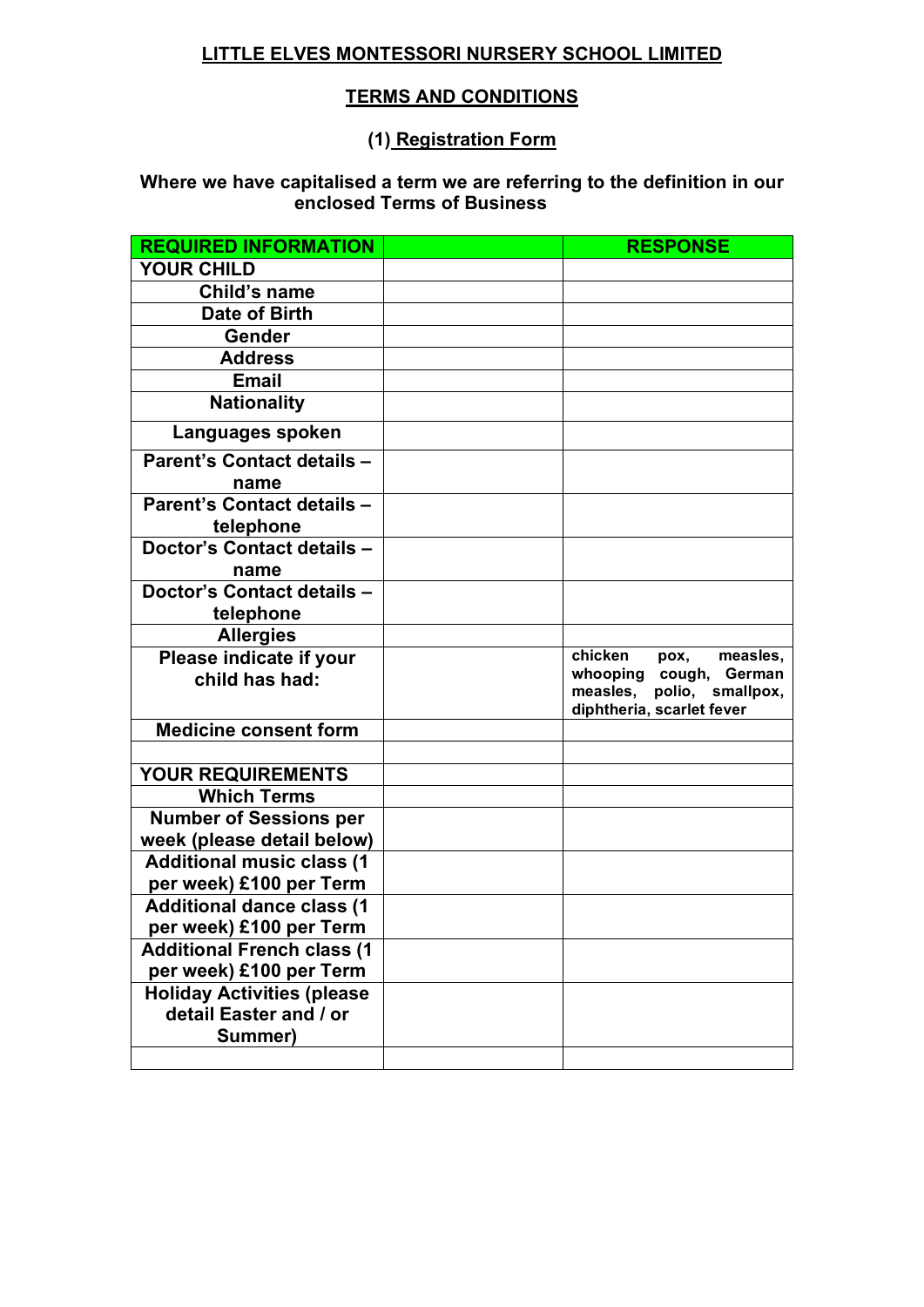# **(2) Your Child's Requirements**

|                  | <b>Monday</b> | Tuesday | Wednesday | <b>Thursday</b> | <b>Friday</b> |
|------------------|---------------|---------|-----------|-----------------|---------------|
| <b>Morning</b>   |               |         |           |                 |               |
| <b>Afternoon</b> |               |         |           |                 |               |
| <b>Full Day</b>  |               |         |           |                 |               |
| <b>Extended</b>  |               |         |           |                 |               |
| <b>Afternoon</b> |               |         |           |                 |               |
| <b>Extended</b>  |               |         |           |                 |               |
| <b>Full Day</b>  |               |         |           |                 |               |

# **Uniforms: Compulsory jumper and t-shirt**

|                | <b>Number of Jumper/</b><br><b>T-shirt needed</b> |
|----------------|---------------------------------------------------|
| <b>Jumper</b>  |                                                   |
| <b>T-Shirt</b> |                                                   |

#### **(3) Background Information**

|                                     | (b) Our Year                                                                      |                     |
|-------------------------------------|-----------------------------------------------------------------------------------|---------------------|
| <b>Period</b>                       | <b>When during year</b>                                                           | <b>Current Year</b> |
| <b>Spring Term</b>                  | Wednesday<br>First<br>in.<br>January for 12 weeks (also<br>ending on a Wednesday) |                     |
| Easter<br><b>Activities</b>         | Following ten days                                                                |                     |
| Summer<br>Term                      | Following Wednesday for<br>12 weeks ending on a<br>Wednesday                      |                     |
| School<br>closed for a<br>week      | School closed for a week                                                          |                     |
| Summer<br><b>Activities</b>         | Following six weeks                                                               |                     |
| School<br>closed for<br>two weeks   | School closed<br>for<br>two<br>weeks                                              |                     |
| Autumn<br>Term                      | Following Wednesday for<br>13 weeks                                               |                     |
| School<br>closed for<br>three weeks | School closed for three<br>weeks                                                  |                     |

# **(c) Our Day**

| <b>Morning Session</b>            | 8.55am to 12.00pm |
|-----------------------------------|-------------------|
| Lunch                             | 12pm to 1.00pm    |
| <b>Afternoon Session</b>          | 1pm to 3.45pm     |
| <b>Full Day Session</b>           | 8.55am to 3.30pm  |
| <b>Extended Afternoon Session</b> | 1.00pm to 5.30pm  |
| <b>Extended Full Day Session</b>  | 8.55am to 5.30pm  |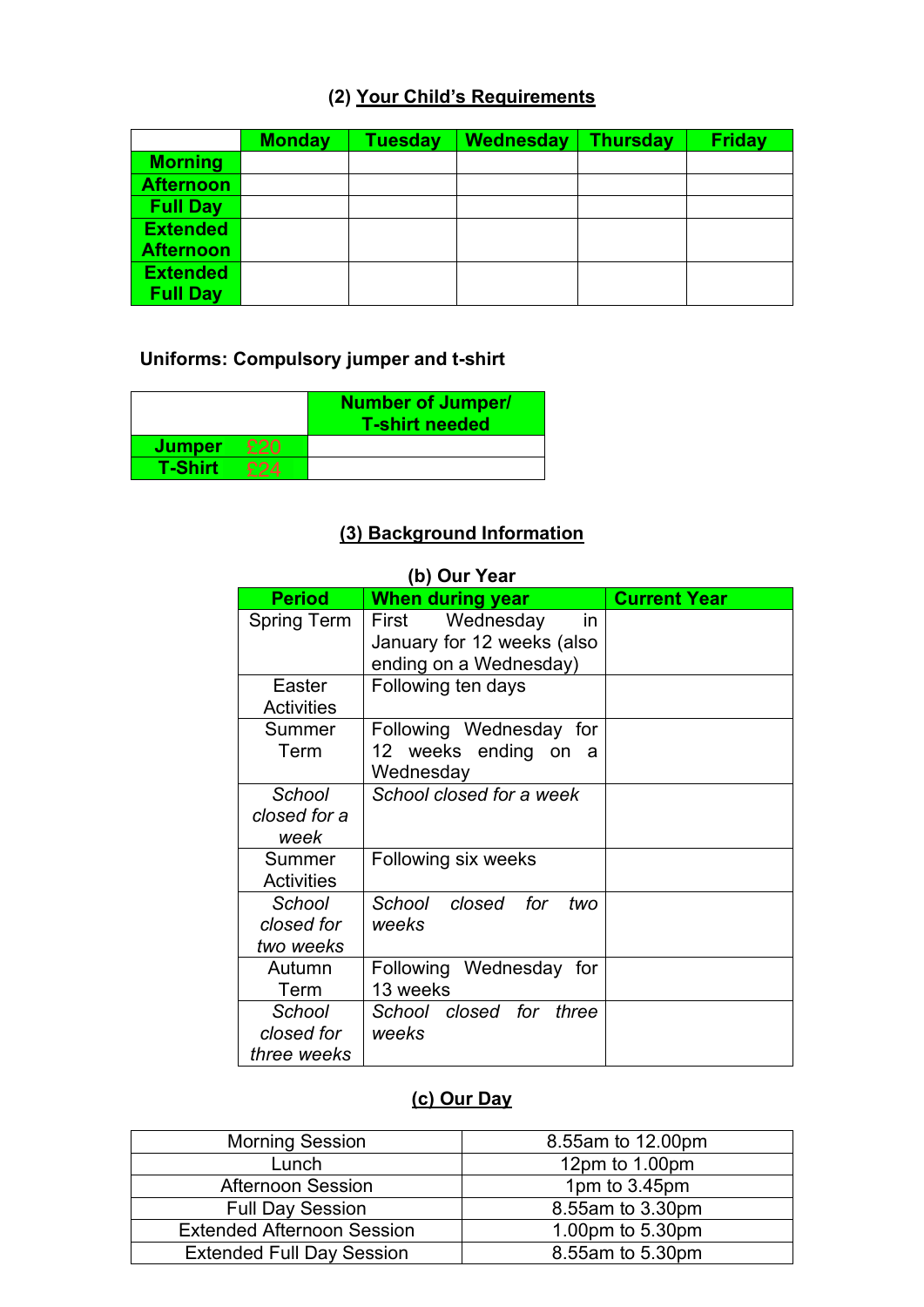#### **(4) Signing**

I sign these Terms and Conditions and confirm that the details I have provided to you in the Registration Form which includes the Standing Order are accurate.

You acknowledge that we will proceed on the basis that the details are accurate. You agree to immediately update us as to when these details may change. You understand that the Terms of Business are reasonable but if a court or any other regulatory body regards any clause as unreasonable then that clause will be removed but the remaining clauses of the Terms of Business will remain in full force.

Although the School uses Montessori teaching methods please note that the provision of Montessori teaching methods is not a contractual right.

| Signature parent 1                                                     | Signature parent 2 |
|------------------------------------------------------------------------|--------------------|
| Print name<br>(on behalf of Little Elves Montessori Nursery<br>School) | Signature          |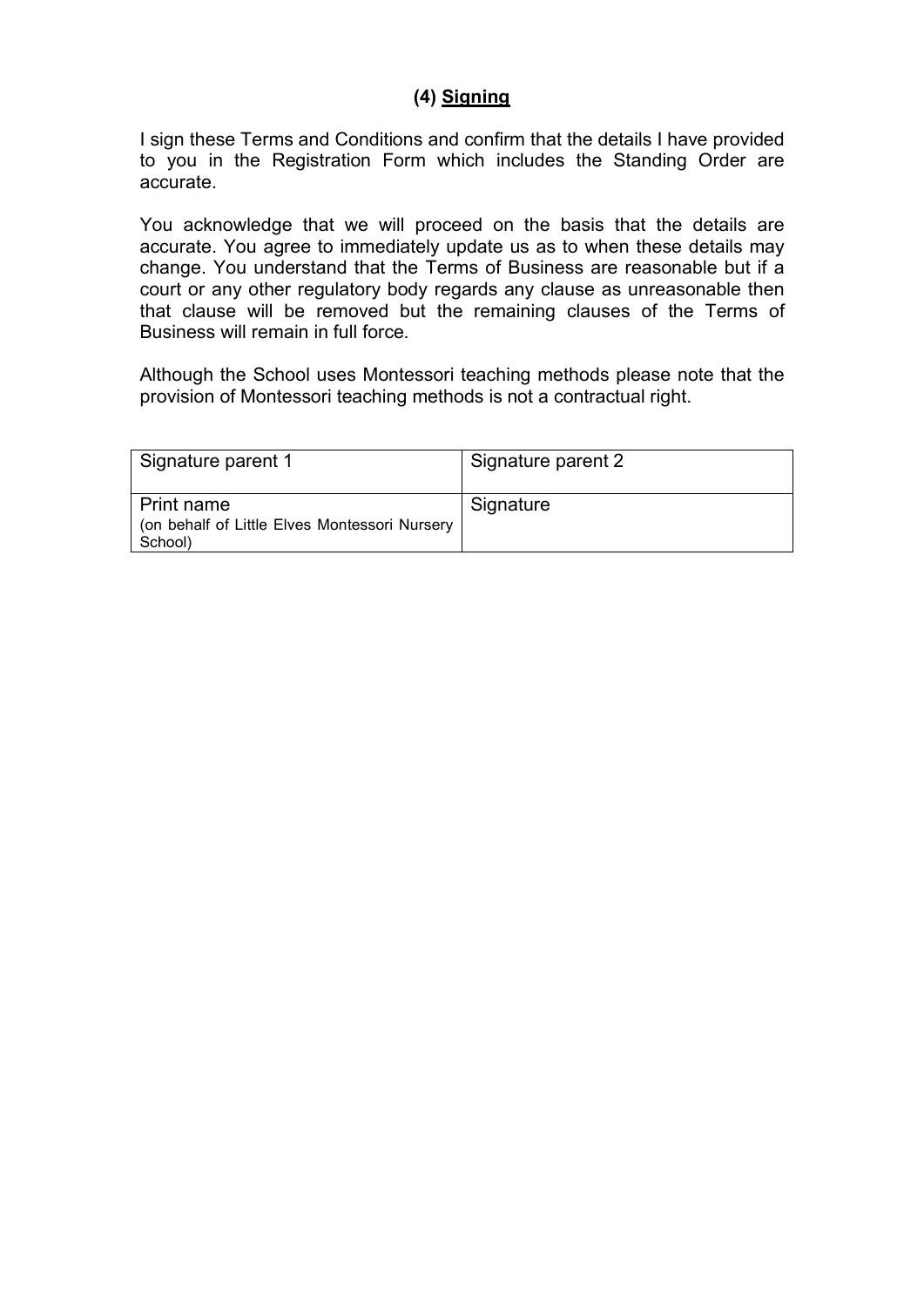# **(5) Terms of Business**

#### **Definitions**

**Application:** any application you present on behalf of your child.

**Employee:** any employee of the School or person engaged by the School on a contract for services

**Entity:** any partnership, company or limited liability partnership.

**Fee:** the fees as set out in part 3(a) payable for Sessions for a Term**.** 

**Holiday Activities:** the Easter or Summer activity programmes as referred to in Section 3 (b).

**Premises:** any premises where the School's business is located.

**School:** Little Elves Montessori Nursery School Limited.

**Session:** the morning or afternoon sessions the times of which are set out in section 3(c).

**Term** the Spring, Summer and Autumn terms as detailed in section 3 (b).

#### **1 Registration**

- 1.1 We will immediately advise you once we have processed any Application and we will inform you when a place becomes available. You will have one week from receipt of our letter to accept the place otherwise it will be withdrawn.
- 1.2 We cannot guarantee that a place will be available and we cannot reserve places while we process your Application.
- 1.3 You recognise that our bookings cover at least one Term and we do not accept registrations on "ad hoc" basis for individual sessions during a Term.
- 1.4 We will not accept your Application if you only require one or two sessions per week.
- 1.5 If your requirements will change for the following Term you must advise us of those new requirements by resubmitting to us a revised Registration Form by the end of the term in question. If you fail to do so you will be committed to pay the fees for your current arrangements.
- 1.6 If you wish your child to withdraw from the School you must give at least one Term's full notice in writing to the School.
- 1.7 Notwithstanding clause 7.1.1 these Terms of Business can only be varied by an officer of the School and no communication by an employee regardless of status and whether this is confirmed in writing will vary these Terms of Business.

#### *2* **Financial**

#### 2.1 *Registration Fee*

- 2.1.1 You will pay a Registration Fee which will cover the costs we incur in administering your application and this fee will not be refundable.
- 2.1.2 You recognise that once the Administration Procedure has been completed your child will have no guarantee of a place.

#### 2.2 *Payment of Fees*

- 2.2.1 You will pay our fees for each Term on presentation of our invoice by standing order, cheque or vouchers.
- 2.2.2 If you fail to pay fees we reserve the right to offer your child's place to another parent or charge interest at 2% above the base rate of HSBC

#### 2.3 *Increase in Fees*

2.3.1 The Fees as set in section 3(b) will change for each Term and should you not agree to any increase in Fees then you can immediately withdraw your child from the School.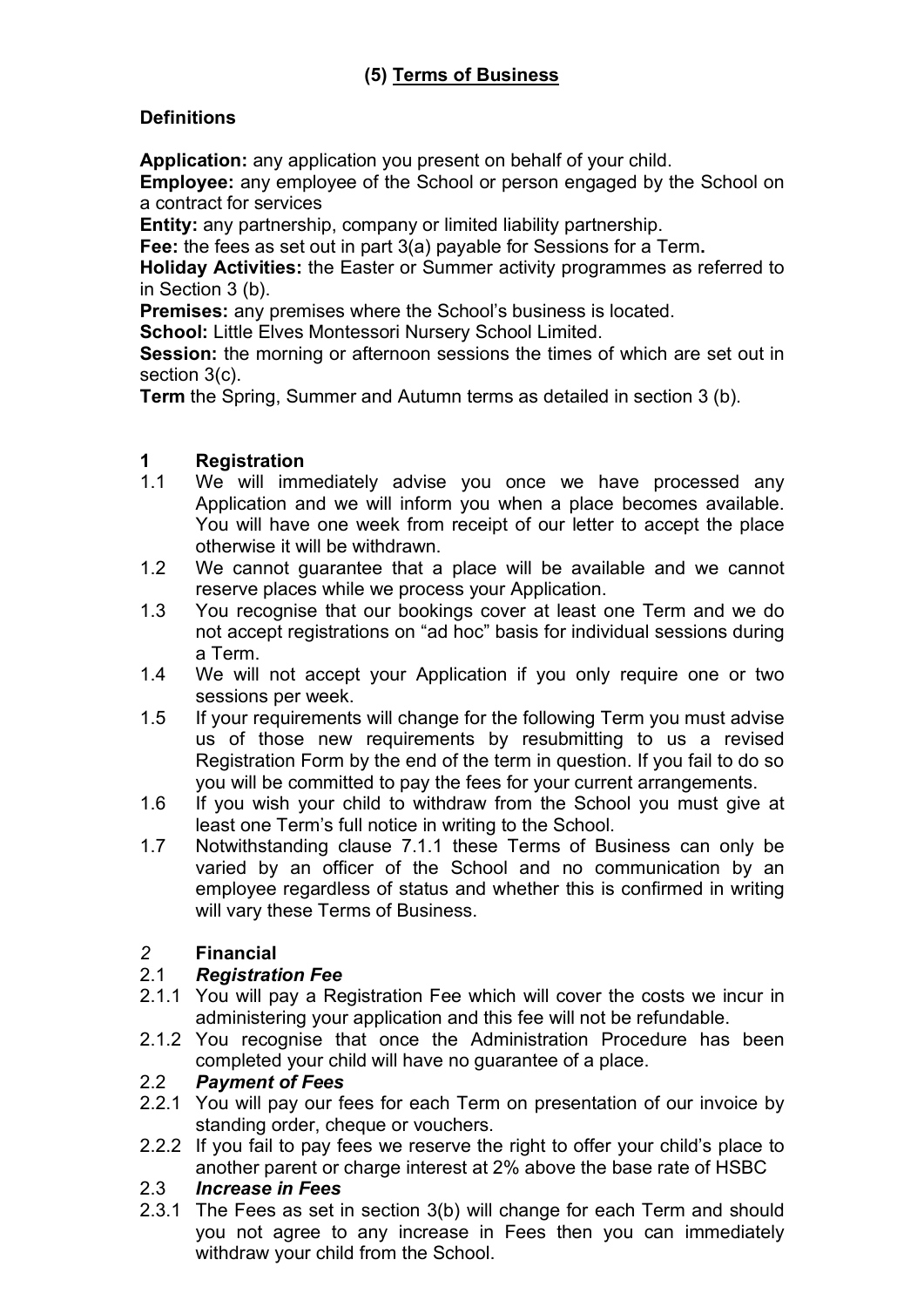# 2.4 *Holiday Activities*

2.4.1 If you have in the Registration Form selected Holiday Activities then six weeks prior to the Holiday Activities you will receive a letter confirming your arrangements in respect of which you will be invoiced two weeks later. Should you not wish to take the place for your child then you will have these two weeks to inform us failing which you will be liable to pay the Fees for the Holiday Activities.

# 2.5 *Late arrival / collection*

2.5.1 If you collect your child more than thirty minutes after the end of the Session in question then the School reserves the right to charge you additional fees.

## 2.6 *Holidays / illness*

- 2.6.1 You have pre-booked and pre-paid for Sessions so if your child regardless of reason or cause cannot attend the School for a particular Session then, and regardless of notice the School may receive from you, the School will not (unless at its unfettered discretion it decides to do so) offer you Sessions in lieu.
- 2.6.2 You will not receive alternative Sessions or a refund of Fees in relation to any public holiday during a Term when the School is closed
- 2.6.3 You will not receive alternative Sessions or a refund of Fees in relation to any election day when the School is closed because the Premises are used for a Polling Station)

# 2.7 *Siblings*

2.7.1 If you register a sibling of your child then that second child will receive a 10% discount on all our Fees.

## 3 **Your Obligations**

- 3.1 You will inform and the update the School as to:
- 3.1.1 any contagious disease your child may carry;
- 3.1.2 any changes to the persons who will collect your child;
- 3.1.3 inform the School if the Child is subject to a court order and provide the School with a copy of the court order.
- 3.2 (if you have allowed us to administer medicines) You agree to promptly when necessary complete the medical consent form;

## 4 **Our Rules**

- 4.1 You must ensure that you provide the School with nappies, wipes, medicines and other items which the School will require to fulfil our responsibilities regarding your child.
- 4.2 If your child brings toys to the Premises then the School will take no responsibility for the loss or damage to these toys.
- 4.3 Please do not allow your child to bring toys with sharp ends or chocolates into the Premises.
- 4.4 You agree not to bring into the Premises any items including sun creams or food packaging which may provoke a nut allergy.
- 4.5 We cannot tolerate any rudeness or offensive behaviour towards our staff and we will withdraw your child from the School with no refund of our Fees should this occur.
- 4.6 If we take the view that your child may have been neglected or abused then we have a duty to report this to the authorities with or without your consent.
- 4.7 If we consider that your child is unruly or behaving in an anti-social manner then we reserve the right to call in external assistance.